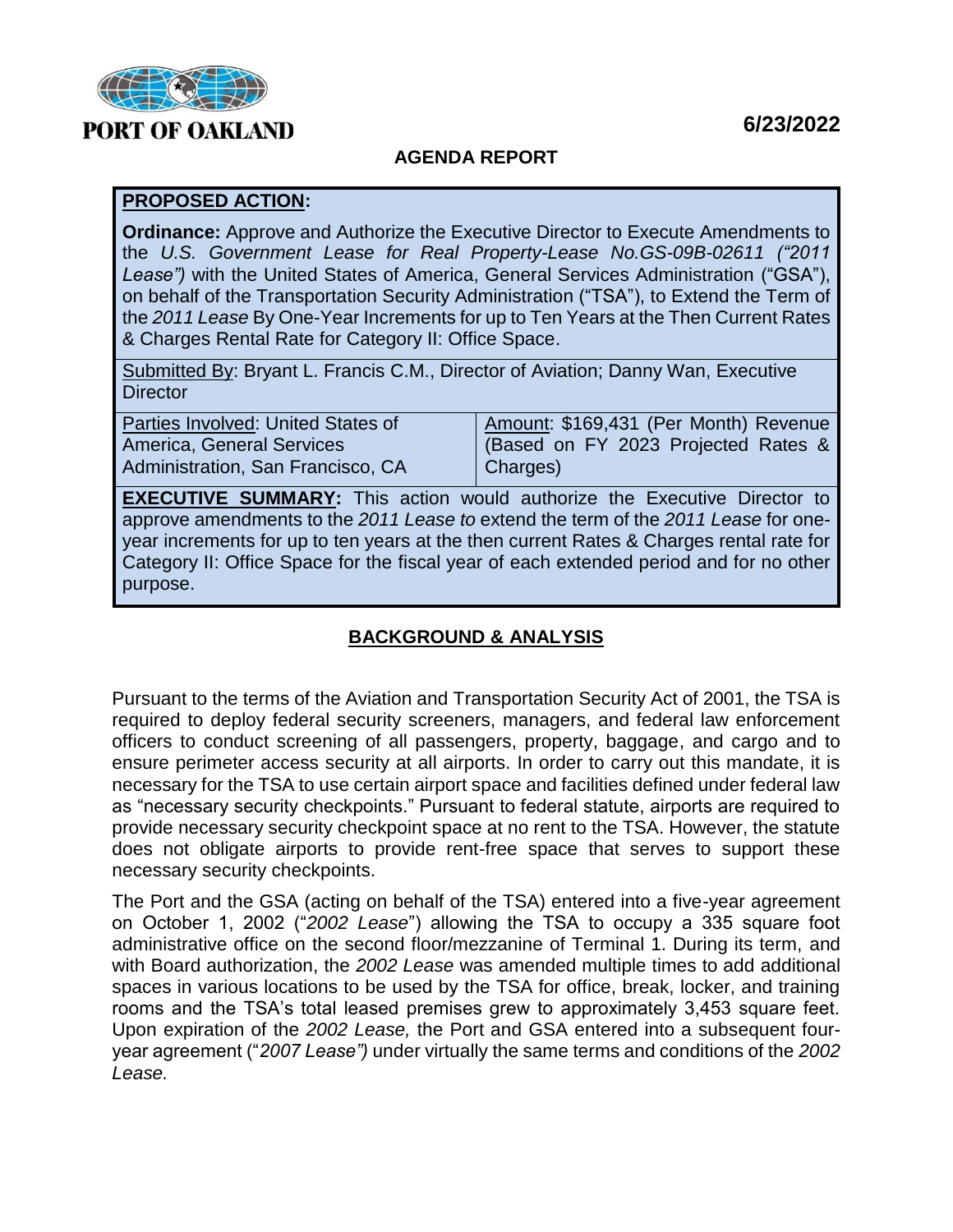Upon expiration of the *2007 Lease,* the Port and GSA entered into the current *2011 Lease*  that updated the form agreement and extended the term for ten years, through September 30, 2021. During its term, and with Board authorization, the *2011 Lease* has been amended multiple times to consolidate TSA offices and add additional spaces in various locations growing the TSA's total leased premises at OAK to approximately 6,746 square feet. With Board approval, the *2011 Lease* was extended through September 30, 2022 at the rate of \$159,448.45 per month which represents the FY2022 Rates & Charges rate for Category II: Office Space.

OAK terminal rental rates are established annually through amendment of Ordinance No. 4430 ("Rates & Charges Ordinance") and are, therefore, subject to change. The GSA is prohibited from entering into real property leases without fixed rental rates. To rectify this discrepancy, the *2011 Lease* had a nominal term of ten years structured as a series of one-year terms amended to reflect the current year's terminal rent under "Category II: Office Space" as established through the amended Rates & Charges Ordinance. The *2011 Lease* will terminate on September 30, 2022, unless extended. The GSA desires to use its current form of lease to enter into an agreement for a new ten-year term, however the same conflict with variable rather than fixed rent exists with the GSA's current form of lease as existed with the lease form used for the *2011 Lease.* The GSA therefore desires to continue a series of one-year amendments of the *2011 Lease*. This requested Board action would authorize the Executive Director to approve amendments to the *2011 Lease*  to extend the term of the *2011 Lease* for one-year increments for up to ten years at the then current Rates & Charges rental rate for Category II: Office Space for the fiscal year of each extended period and for no other purpose.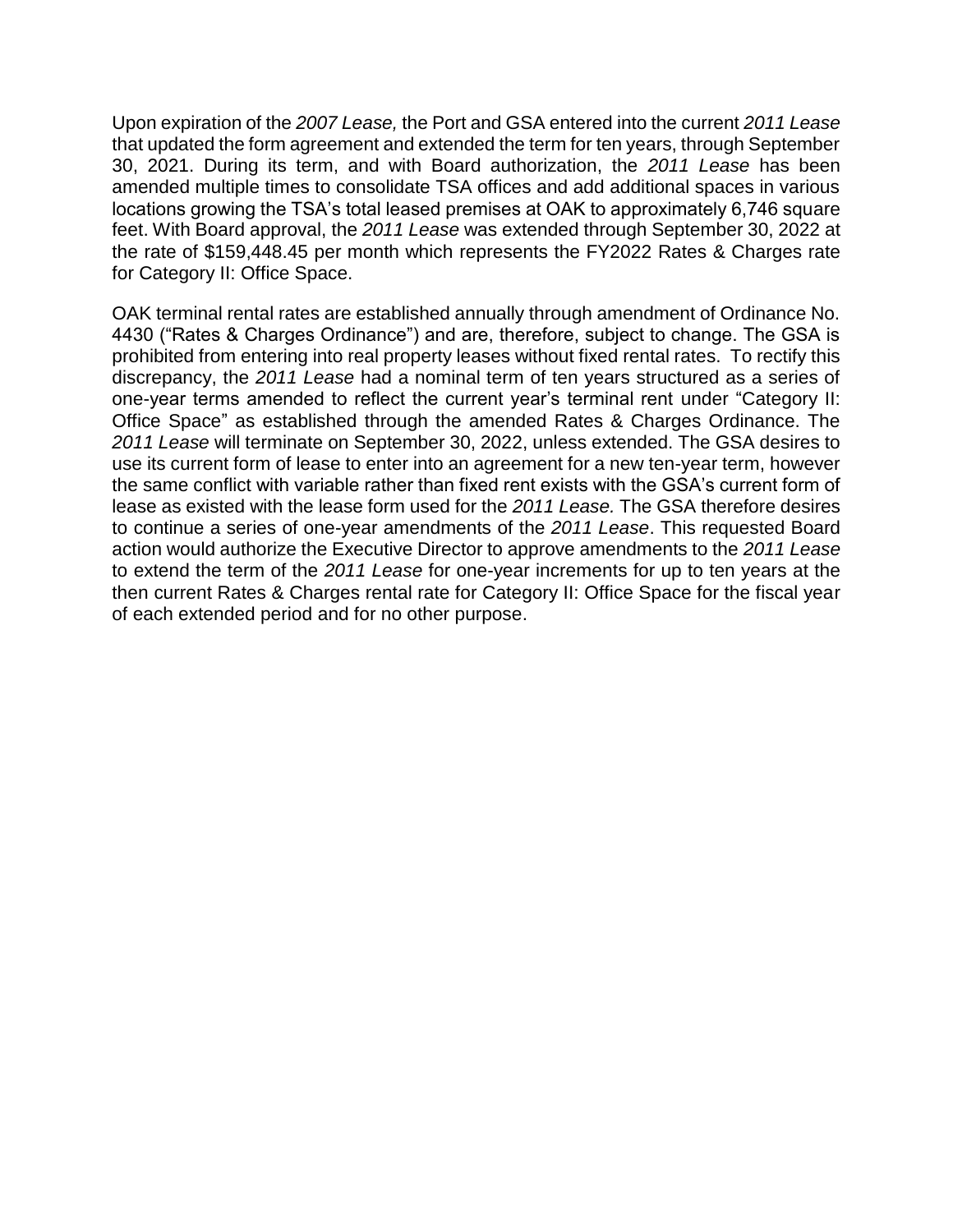# **OTHER FINDINGS AND PROVISIONS**

| <b>ENVIRONMENTAL REVIEW</b>                                                                                                                                                                                                                                                                               |                                                                                                                                                                                                                                                                                                                                 |  |
|-----------------------------------------------------------------------------------------------------------------------------------------------------------------------------------------------------------------------------------------------------------------------------------------------------------|---------------------------------------------------------------------------------------------------------------------------------------------------------------------------------------------------------------------------------------------------------------------------------------------------------------------------------|--|
| The proposed action was analyzed under the California Environmental Quality Act<br>(CEQA) and was found to be:                                                                                                                                                                                            |                                                                                                                                                                                                                                                                                                                                 |  |
| $\boxtimes$ Categorically exempt under the following CEQA Guidelines Section:                                                                                                                                                                                                                             |                                                                                                                                                                                                                                                                                                                                 |  |
| 15301 (Existing Facilities)                                                                                                                                                                                                                                                                               |                                                                                                                                                                                                                                                                                                                                 |  |
| $\Box$ Exempt from CEQA because it is not a "Project" under CEQA Guidelines Section<br>$15061(b)(3)$ .                                                                                                                                                                                                    |                                                                                                                                                                                                                                                                                                                                 |  |
| Other/Notes:                                                                                                                                                                                                                                                                                              |                                                                                                                                                                                                                                                                                                                                 |  |
| <b>BUDGET</b>                                                                                                                                                                                                                                                                                             |                                                                                                                                                                                                                                                                                                                                 |  |
| $\Box$ Administrative (No Impact to Operating, Non-Operating, or Capital Budgets); OR                                                                                                                                                                                                                     |                                                                                                                                                                                                                                                                                                                                 |  |
| $\boxtimes$ Operating                                                                                                                                                                                                                                                                                     | $\Box$ Non-Operating<br>$\Box$ Capital                                                                                                                                                                                                                                                                                          |  |
| Analysis: The proposed action does not have any budget impact as this revenue is<br>anticipated in the FY2023 operating budget.                                                                                                                                                                           |                                                                                                                                                                                                                                                                                                                                 |  |
| <b>STAFFING</b>                                                                                                                                                                                                                                                                                           |                                                                                                                                                                                                                                                                                                                                 |  |
| $\boxtimes$ No Anticipated Staffing Impact.                                                                                                                                                                                                                                                               |                                                                                                                                                                                                                                                                                                                                 |  |
| Anticipated Change to Budgeted Headcount.<br>ш                                                                                                                                                                                                                                                            |                                                                                                                                                                                                                                                                                                                                 |  |
| Reason:                                                                                                                                                                                                                                                                                                   |                                                                                                                                                                                                                                                                                                                                 |  |
| Other Anticipated Staffing Impact (e.g., Temp Help).                                                                                                                                                                                                                                                      |                                                                                                                                                                                                                                                                                                                                 |  |
| Reason:                                                                                                                                                                                                                                                                                                   |                                                                                                                                                                                                                                                                                                                                 |  |
| <b>MARITIME AND AVIATION PROJECT</b><br><b>LABOR AGREEMENT (MAPLA):</b><br>Applies? No (Not Aviation or Maritime<br>$CIP$ Project) – proposed action is not<br>Capital<br>covered work on Port's<br>Improvement Program in Aviation or<br>Maritime areas above the threshold cost.<br>□ Additional Notes: | <b>LIVING WAGE</b> (City Charter § 728):<br>Applies?<br>No (Other) – see explanation below.<br>⊠ Additional Notes: Living<br>wage<br>requirements do not apply to this action<br>the<br>General<br><b>Services</b><br>because<br>Administration<br>and<br>Transportation<br>Security Administration are government<br>agencies. |  |
| <b>SUSTAINABLE OPPORTUNITIES:</b>                                                                                                                                                                                                                                                                         | <b>GENERAL PLAN</b> (City Charter § 727):                                                                                                                                                                                                                                                                                       |  |
| Applies? No.                                                                                                                                                                                                                                                                                              | <b>Conformity Determination:</b>                                                                                                                                                                                                                                                                                                |  |